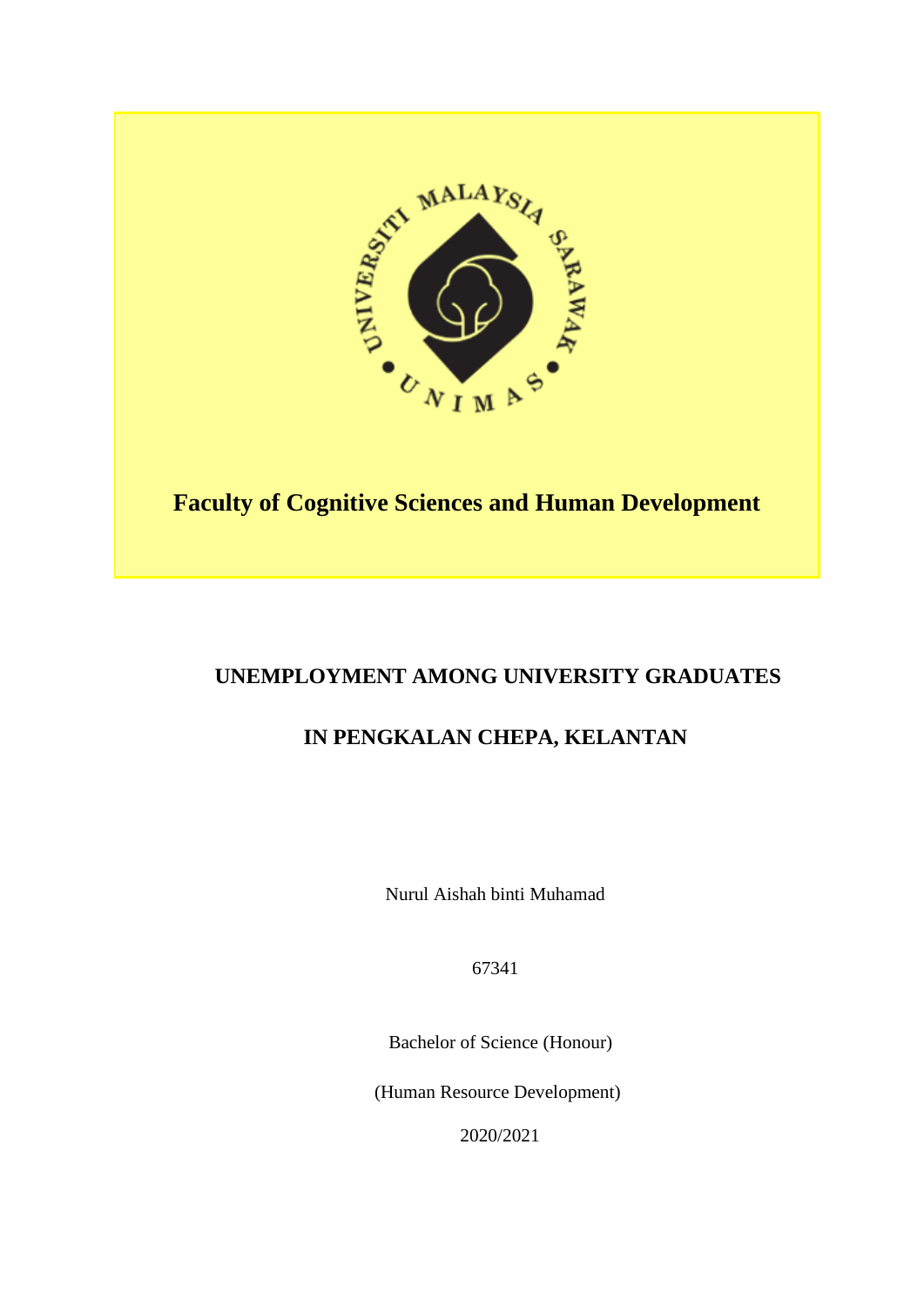### **UNEMPLOYMENT AMONG UNIVERSITY GRADUATES**

## **IN PENGKALAN CHEPA, KELANTAN**

## **NURUL AISHAH BINTI MUHAMAD**

**Final Year Project Report Submitted in Partial fulfilment of the Requirements for the Degree of Bachelor of Science (Hons.) Human Resource Development in the of Faculty of Cognitive Science and Human Development Universiti Malaysia Sarawak** 

**AUGUST 2021**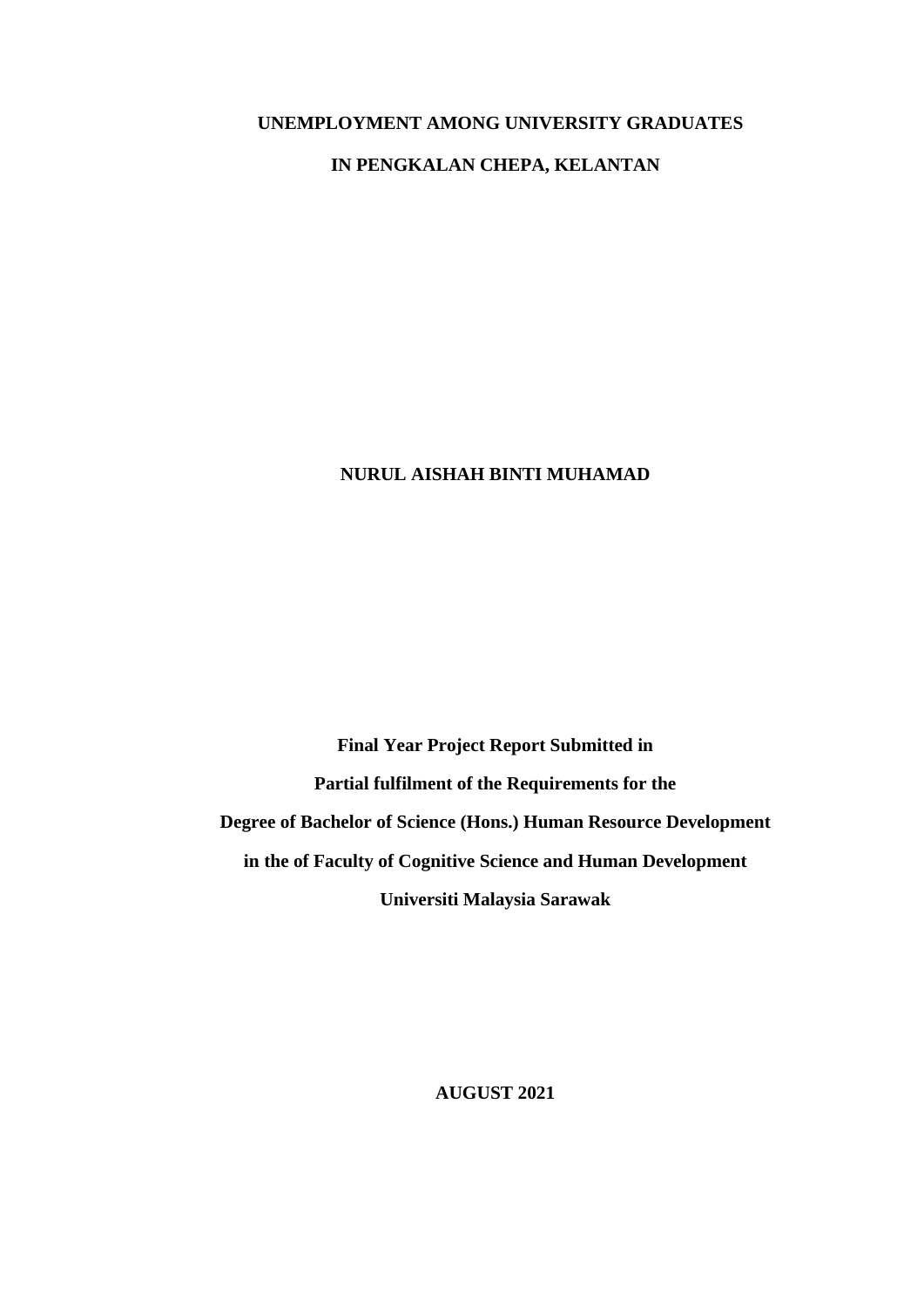#### UNIVERSITI MALAYSIA SAWARAK

| Grade: |  |
|--------|--|

Please tick  $(\sqrt{})$ Final Year Project Report Masters PhD

#### DECLARATION OF ORIGINAL WORK

This declaration is made on the 11 day of August 2021.

**Student's Declaration:** 

I NURUL AISHAH BINTI MUHAMAD matric no (67341) from FACULTY OF COGNITIVE SCIENCE AND HUMAN DEVELOPMENT hereby declare that the work entitled, UNEMPLOYMENT AMONG UNIVERSITY GRADUATES IN PENGKALAN CHEPA, KELANTAN is my original work. I have not copied from any other students' work or from any other sources except where due reference or acknowledgement is made explicitly in the text, nor has any part been written for me by another person.

#### **11 AUGUST 2021**

#### NURUL AISHAH BINTI MUHAMAD (67341)

Date submitted

Name of the student (Matric No.)

**Supervisor's Declaration:** 

I DR SITI MARIAM BINTI ABDULLAH hereby certifies that the work entitled UNEMPLOYMENT AMONG UNIVERSITY GRADUATES IN PENGKALAN CHEPA. KELANTAN was prepared by the above-named student, and was submitted to the "FACULTY" as a partial fulfillment for the conferment of BACHELOR OF SCIENCE WITH (HONOURS) HUMAN RESOURCE DEVELOPMENT and the aforementioned work, to the best of my knowledge, is the said student's work

Received for examination by: DR Siti Mariam binti Abdullah

Date: 11 AUGUST 2021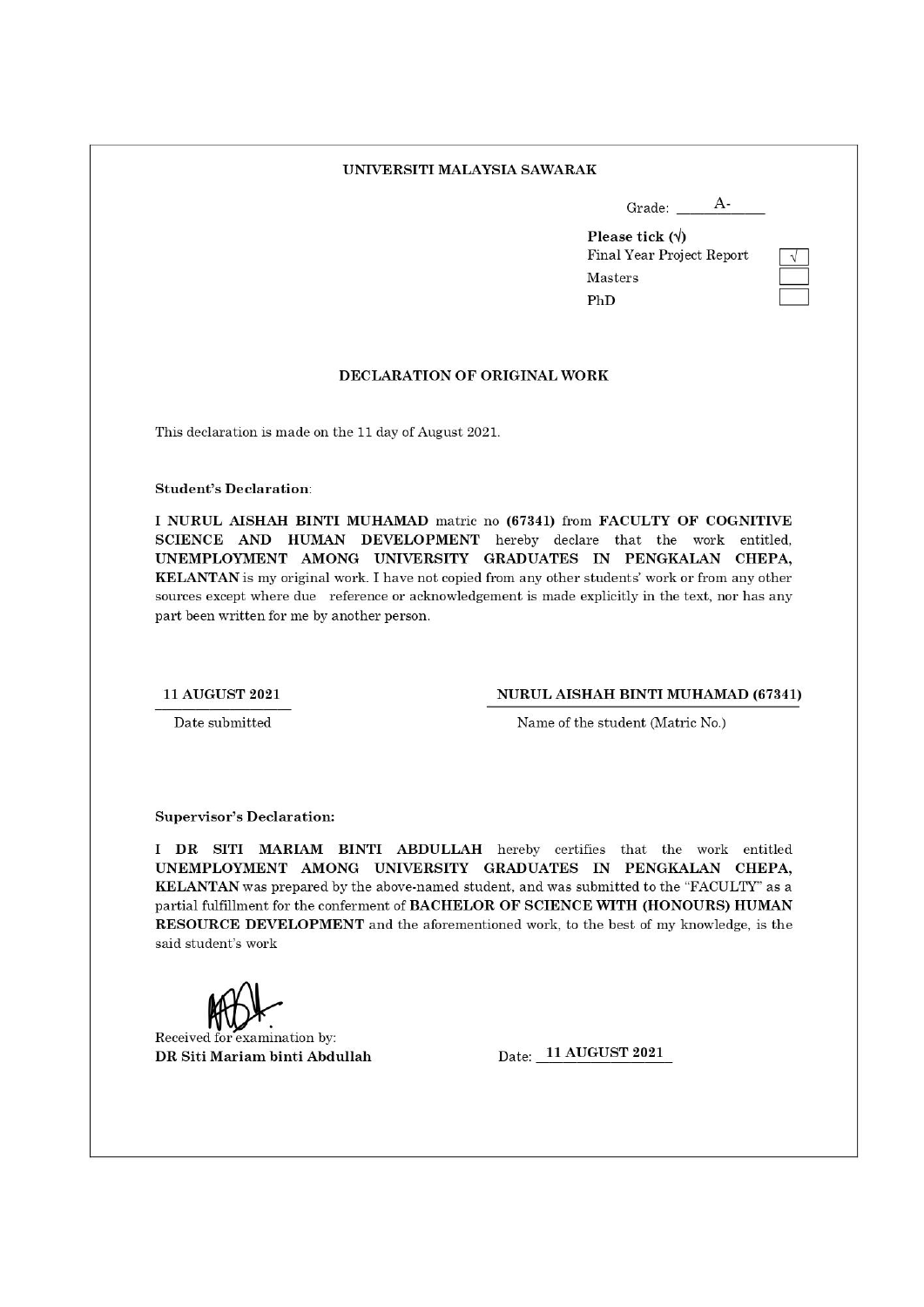I declare this Project/Thesis is classified as (Please tick  $(\forall)$ ):

**TRESTRICTED** 

CONFIDENTIAL (Contains confidential information under the Official Secret Act 1972) \* (Contains restricted information as specified by the organization were research was done) \*

 $\sqrt{\ }$  OPEN ACCESS

#### **Validation of Project/Thesis**

I therefore duly affirmed with free consent and willingness declared that this said Project/Thesis shall be placed officially in the Centre for Academic Information Services with the abide interest and rights as follows:

- This Project/Thesis is the sole legal property of Universiti Malaysia Sarawak (UNIMAS).
- The Centre for Academic Information Services has the lawful right to make copies for the purpose of academic and research only and not for other purpose.
- The Centre for Academic Information Services has the lawful right to digitize the content to for the Local Content Database.
- The Centre for Academic Information Services has the lawful right to make copies of the Project/Thesis for academic exchange between Higher Learning Institute.
- No dispute or any claim shall arise from the student itself neither third party on this Project/Thesis once it becomes sole property of UNIMAS.
- This Project/Thesis or any material, data and information related to it shall not be distributed, published or disclosed to any party by the student except with UNIMAS permission.

Nurul Hishah Student's signature 11 AUGUST 2021 Supervisor's signature:

11 AUGUST 2021

#### Current Address: LOT 718, KAMPUNG KEMUMIN, PENGKALAN CHEPA,16100 KOTA BHARU, KELANTAN.

Notes: \* If the Project/Thesis is CONFIDENTIAL or RESTRICTED, please attach together as annexure a letter from the organization with the period and reasons of confidentiality and restriction

[The instrument was duly prepared by The Centre for Academic Information Services]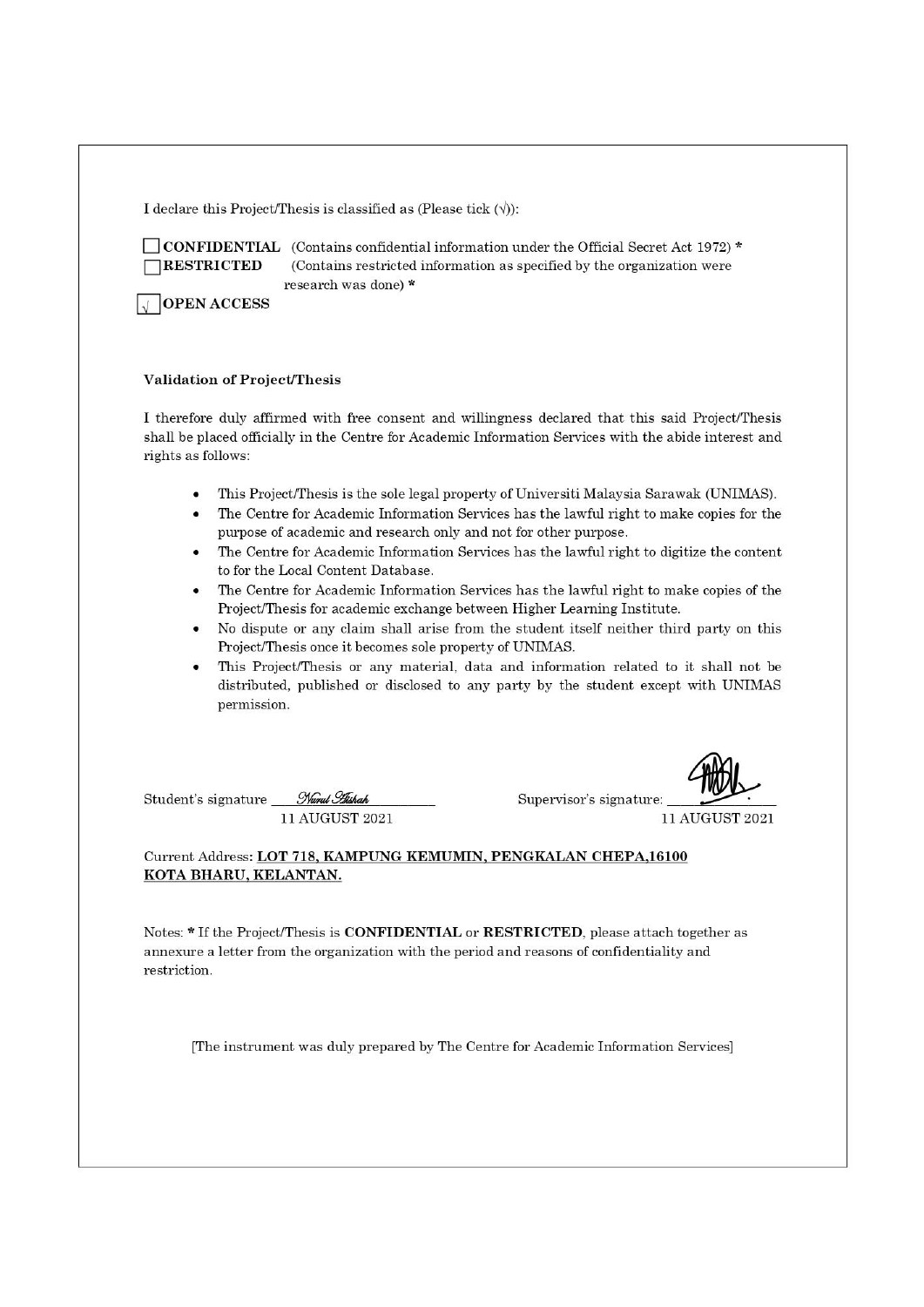The project entitled 'UNEMPLOYMENT AMONG UNIVERSITY GRADUATES<br>IN PENGKALAN CHEPA, KELANTAN' was prepared by NURUL AISHAH<br>BINTI MUHAMAD and submitted to the Faculty of Cognitive Sciences and<br>Human Development in partial ful Science with Honours Human Resource Development.

Received for examination by:

(Dr Siti Mariam Binti Abdullah)

Date:

٠

 $11/8/2021$ 

Gred А-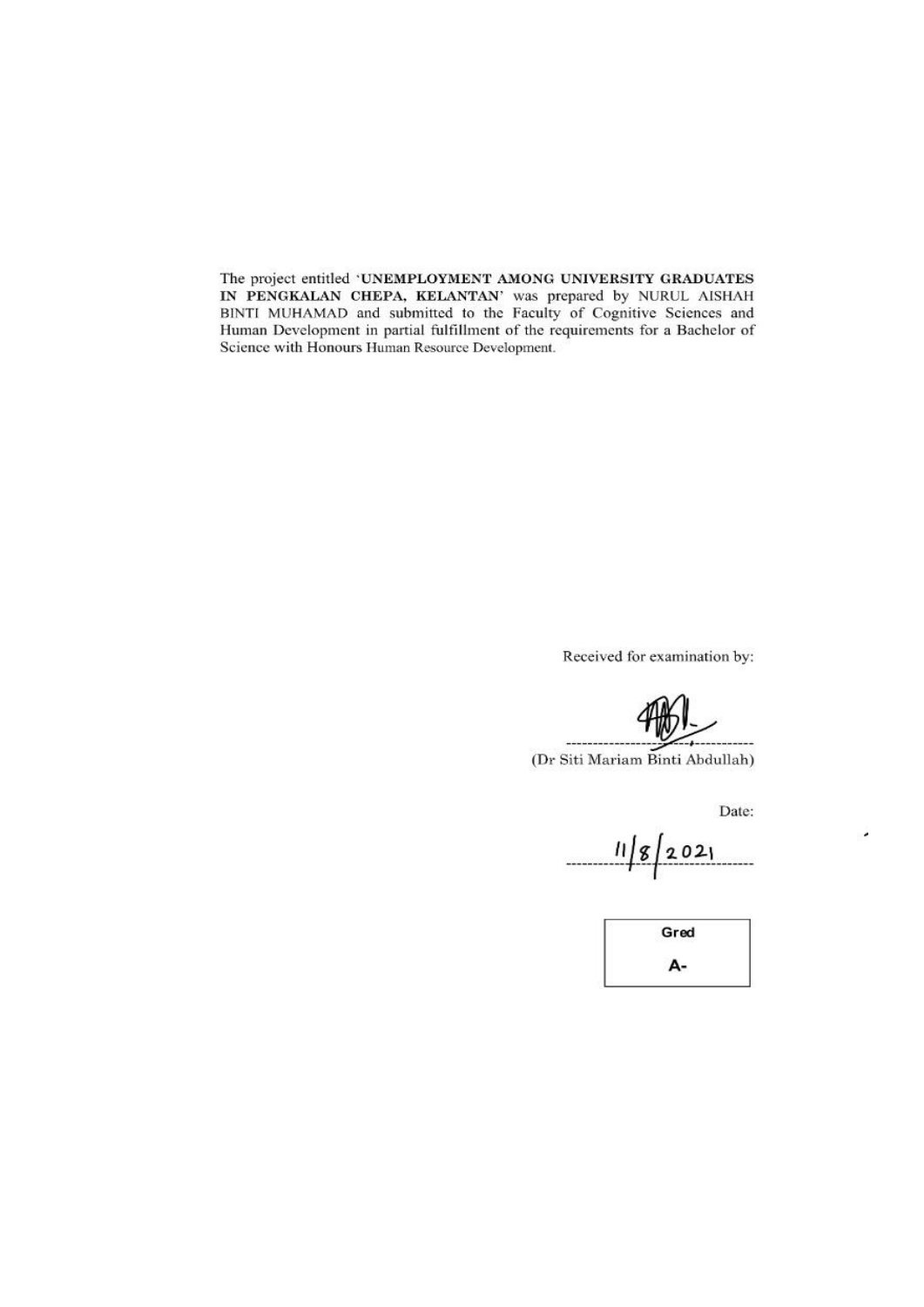#### **ACKNOWLEDGEMENT**

<span id="page-5-0"></span>Alhamdulillah, great thanks to the great Almighty ALLAH s.w.t, who grants me knowledge, strength, and determination to accomplish my Final Year Project report successfully. I would like to express my thanks to Dr Siti Mariam binti Abdullah as my supervisor who had provided motivation and guidance to me in completing this report on time. It was a great privilege to me conduct this Final Project report under her supervision.

I am grateful and thankful to all my family that always give support and motivation so that I do not give up completing this report and to my classmate and friends who have helped me in planning and completion of this and contributing ideas. I am grateful and thankful to all informants for their encouragement and helping me in getting information and guidance throughout the preparation of this report.

#### NURUL AISHAH BINTI MUHAMAD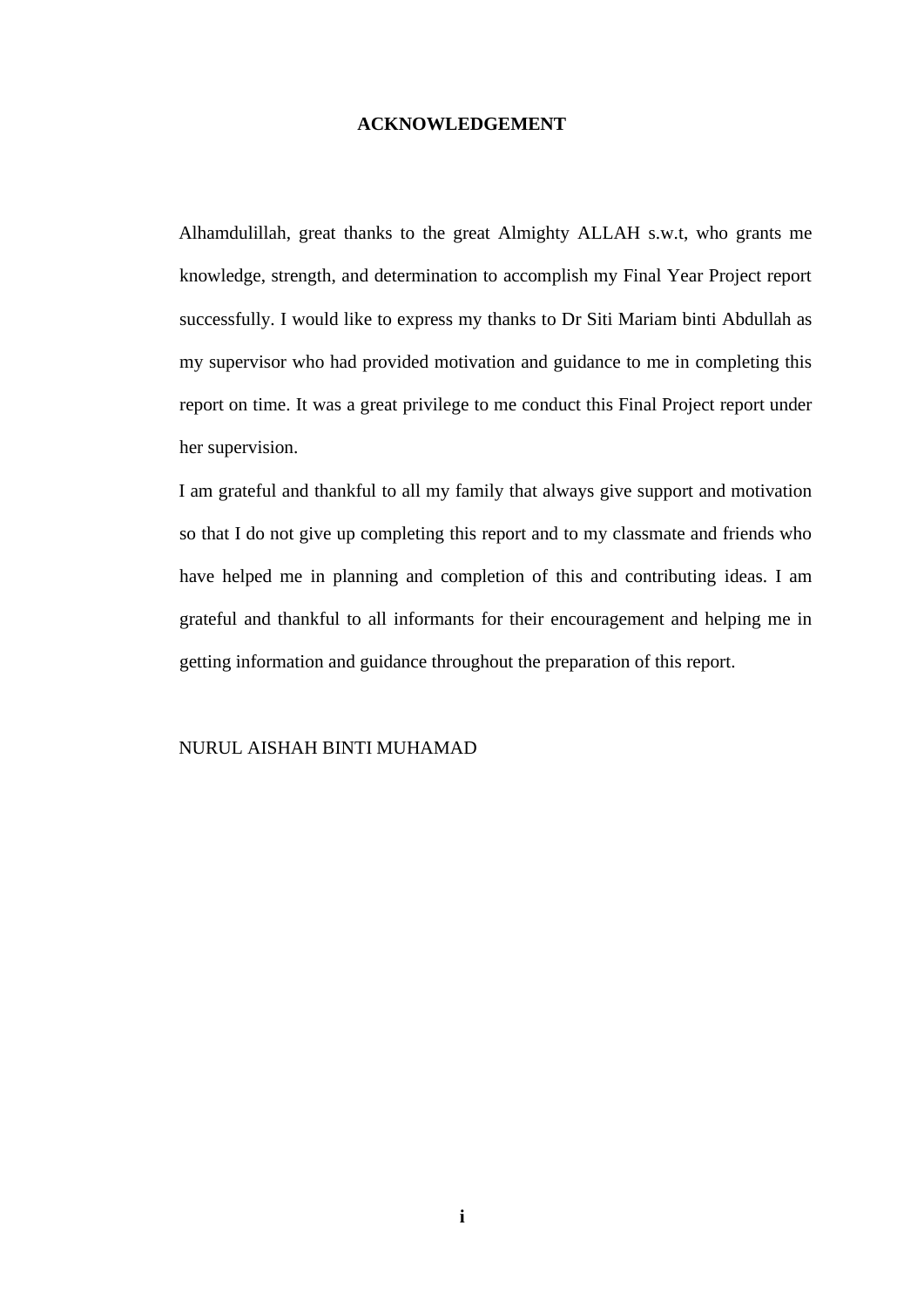# **Table of Contents**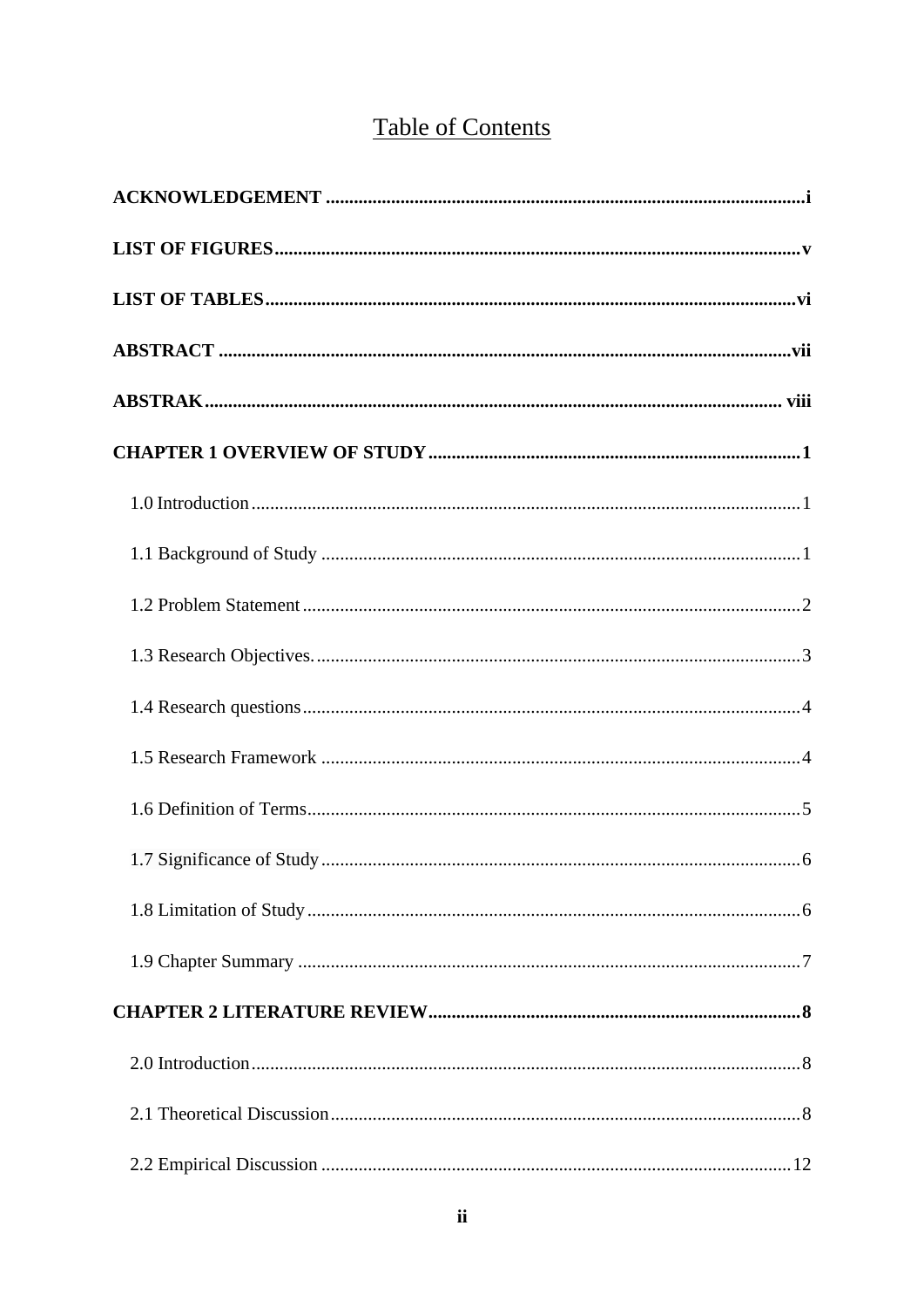| 4.3 To Identify the Factor Influencing Unemployment Among University Graduates in    |
|--------------------------------------------------------------------------------------|
| 4.4 To access the effect unemployment among university graduates in Pengkalan Chepa, |
| 4.5 Evaluate the recommendations for reducing unemployment among university          |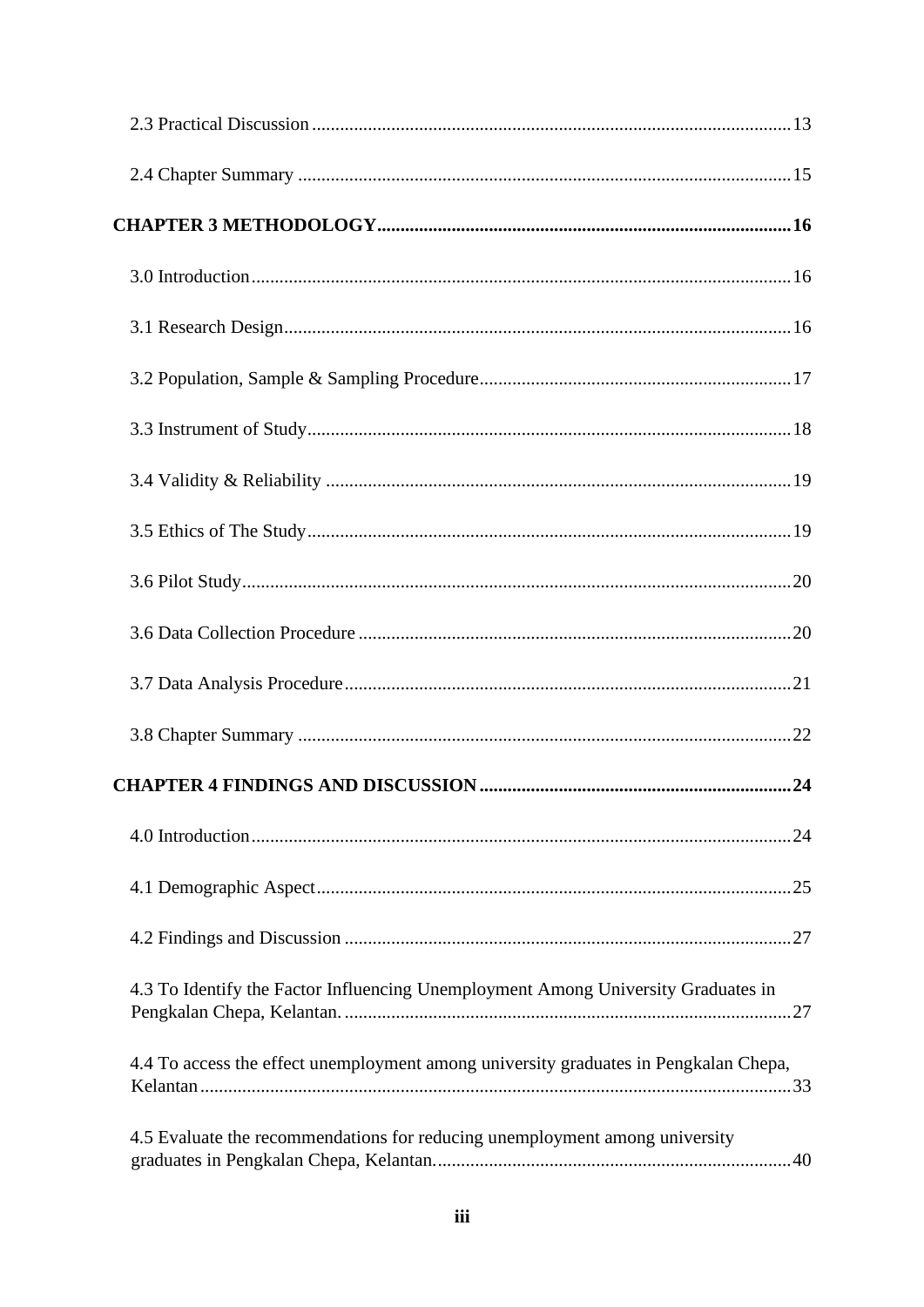| <b>CHAPTER 5 IMPLIMENTATIONS, RECOMMENDATIONS AND CONCLUSIONS47</b> |  |
|---------------------------------------------------------------------|--|
|                                                                     |  |
|                                                                     |  |
|                                                                     |  |
|                                                                     |  |
|                                                                     |  |
|                                                                     |  |
|                                                                     |  |
|                                                                     |  |
|                                                                     |  |
|                                                                     |  |
|                                                                     |  |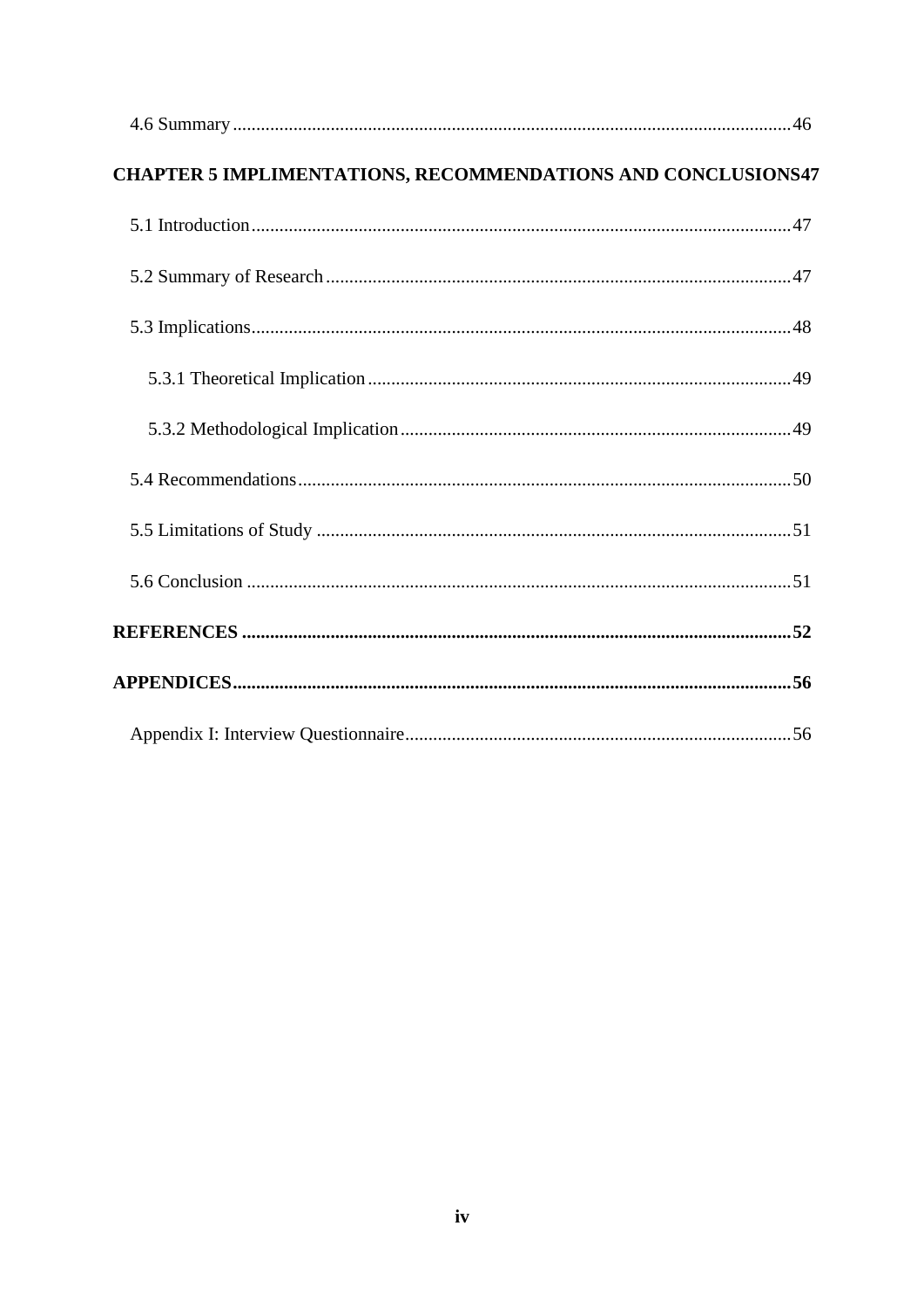# **LIST OF FIGURES**

<span id="page-9-0"></span>

| Figure 1: The relationship of individual factors, the labour market and organizations that |  |
|--------------------------------------------------------------------------------------------|--|
|                                                                                            |  |
|                                                                                            |  |
|                                                                                            |  |
|                                                                                            |  |
|                                                                                            |  |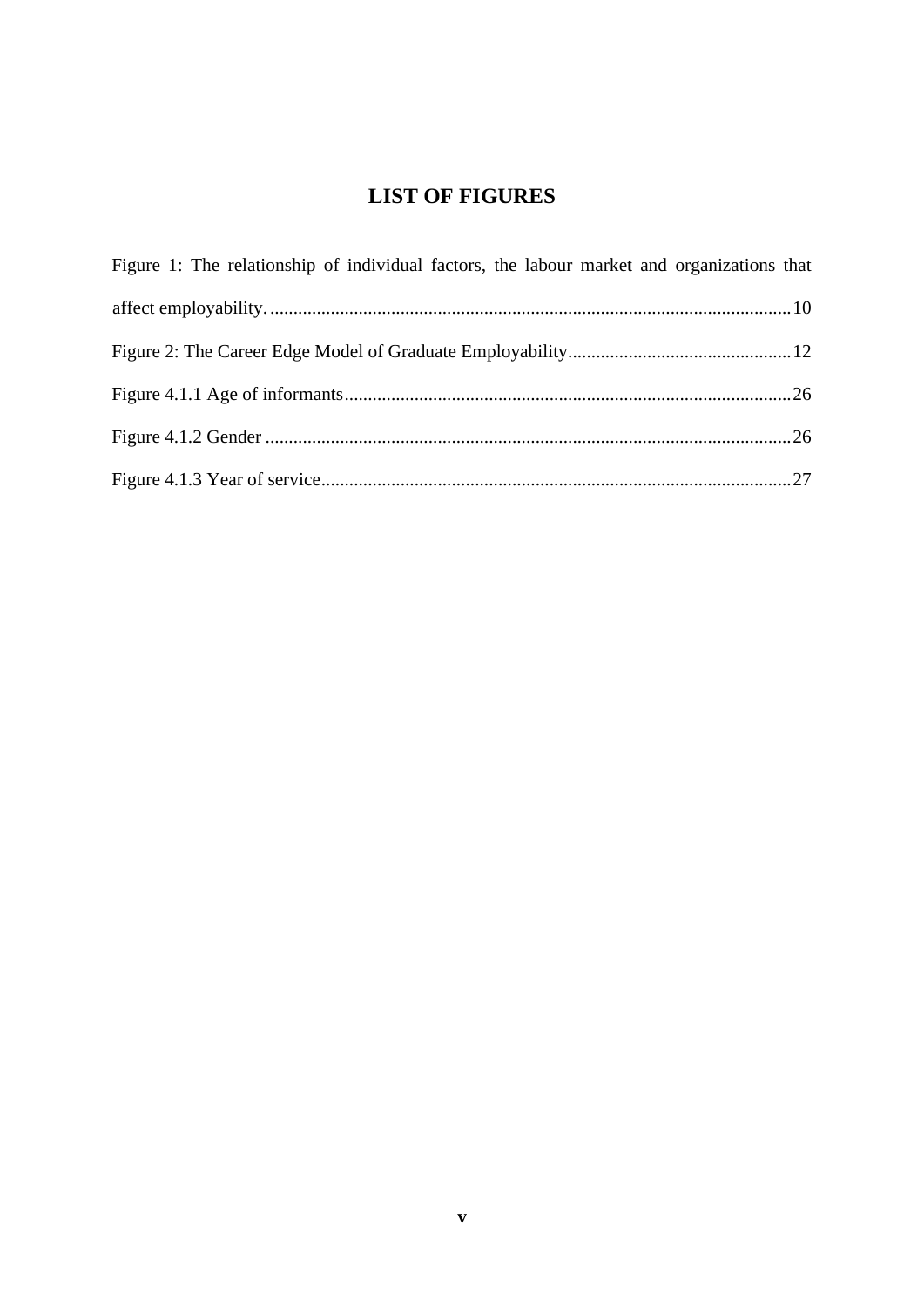## **LIST OF TABLES**

<span id="page-10-0"></span>

| Table 4.3.1 the factor influencing unemployment among university graduates in Pengkalan |  |
|-----------------------------------------------------------------------------------------|--|
|                                                                                         |  |
| Table 4.4.1 The effect of unemployment among university graduates in Pengkalan Chepa,   |  |
|                                                                                         |  |
| Table 4.5.1 the recommendation reducing unemployment among university graduates in      |  |
|                                                                                         |  |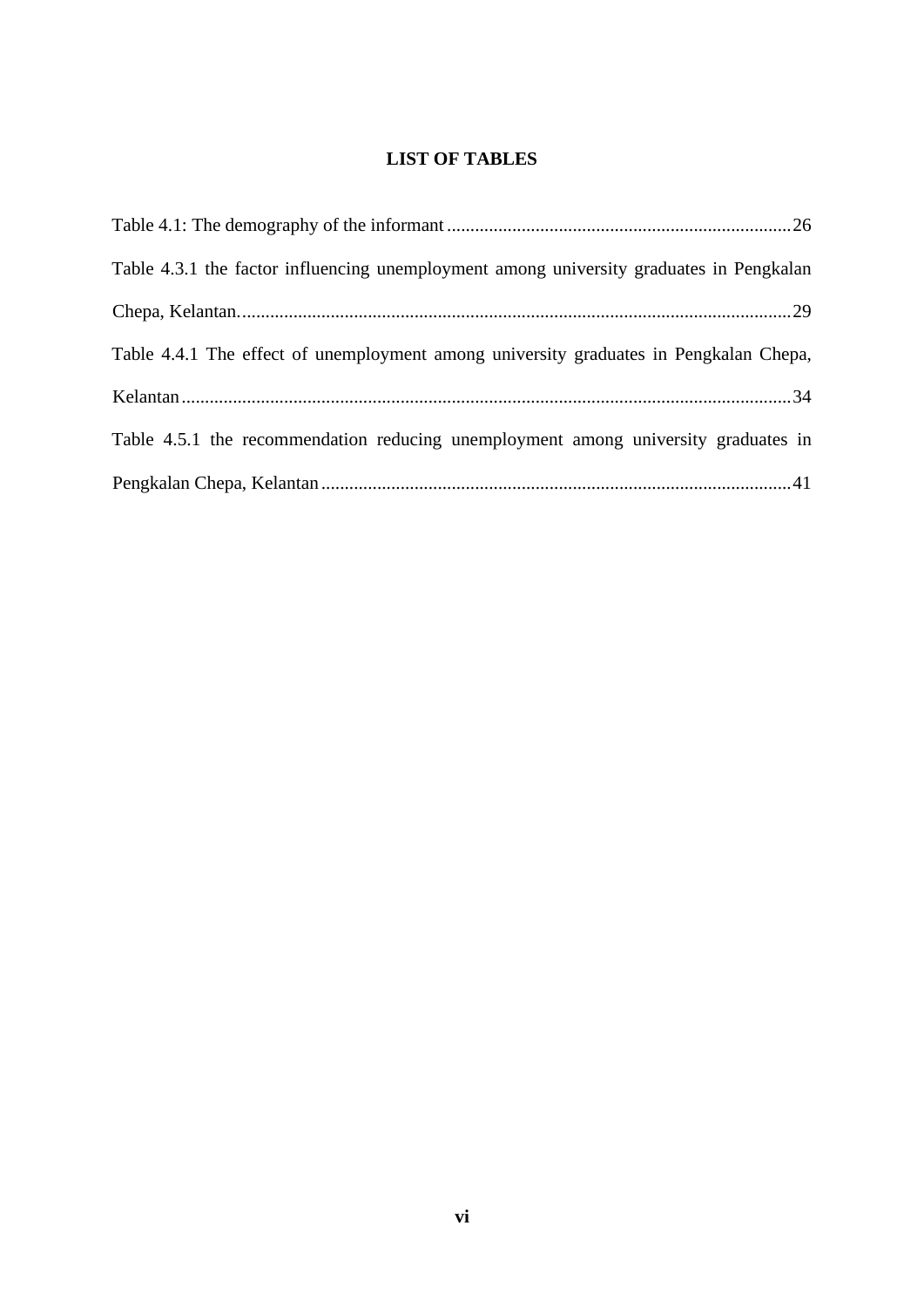### **ABSTRACT**

<span id="page-11-0"></span>Unemployment is one of the problems in the economy that is caused by a labour imbalance which indicates that the amount of labour that offered more than the amount of manpower requested. The height of the unemployment rate occur will reflect good or bad the economy of a country or a region. In addition, one of the most important issues for a country or area is this unemployment problem will have an impact on a variety of crime, social politics, and poverty.

In Kelantan, the unemployment rate is relatively moderate compared to other states in Malaysia. This can be seen from the development of the graduate unemployment rate in Kelantan in 2020 of 6.0%. Unemployment that occurs theoretically, of course, there are several indicators that affect it, among which are population growth and education.

A study on unemployment among graduates needs to combine all the different opinions from different sources and analyse those opinions to obtain accurate results. A study on the factors, effects and recommendations involved in this problem can reduce the unemployment rate in Kelantan especially in Pengkalan Chepa.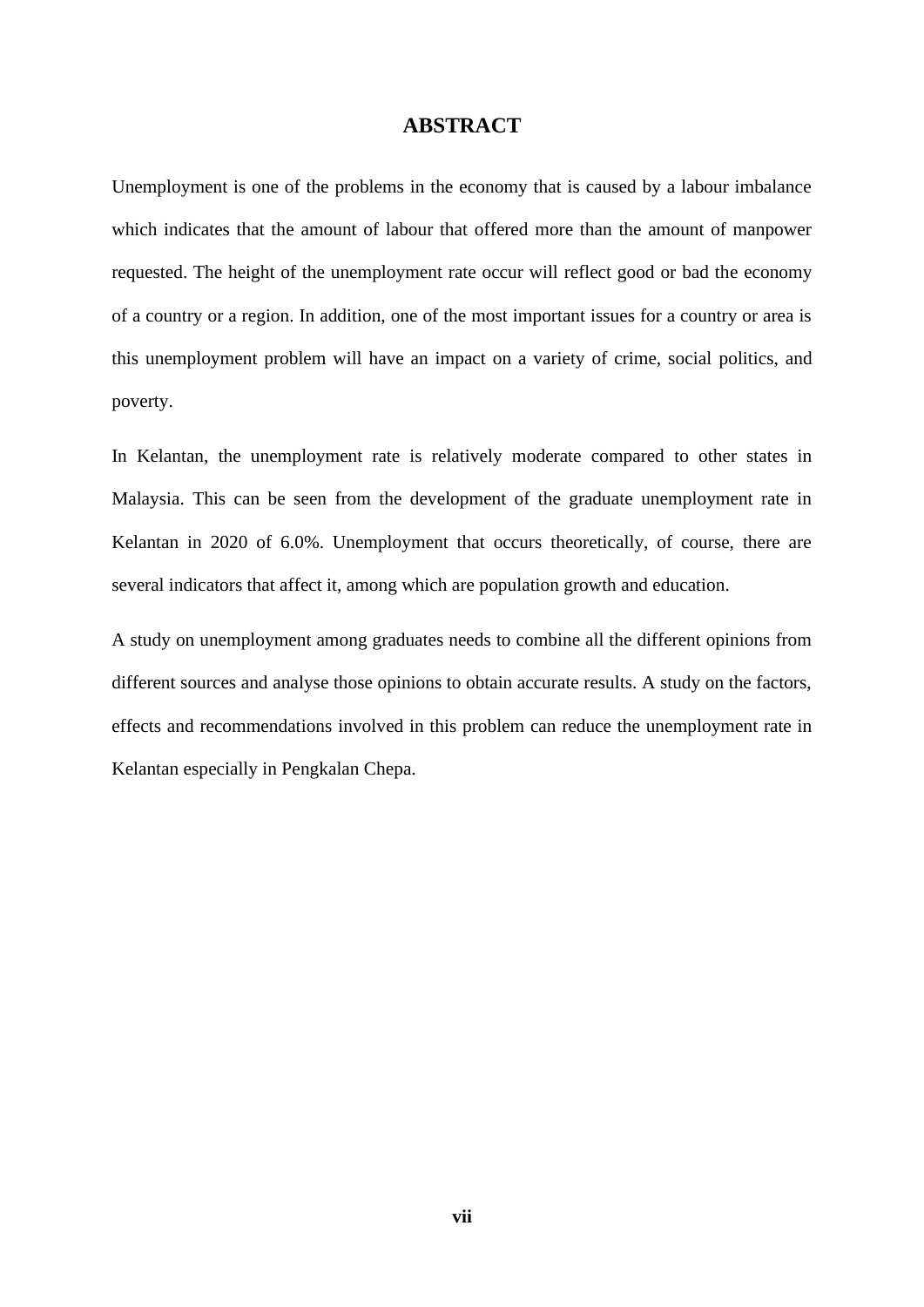### **ABSTRAK**

<span id="page-12-0"></span>Pengangguran merupakan salah satu masalah dalam ekonomi yang disebabkan oleh ketidakseimbangan tenaga kerja yang menunjukkan bahwa jumlah tenaga kerja yang ditawarkan melebihi jumlah tenaga kerja yang diminta. Tingginya tingkat pengangguran yang terjadi akan mencerminkan baik buruknya perekonomian suatu negara atau suatu daerah. Selain itu, salah satu masalah yang sangat penting untuk diperhatikan oleh suatu negara atau daerah adalah masalah pengangguran ini akan berdampak pada berbagai sosial, politik dan kemiskinan.

Di Kelantan, kadar pengangguran agak sederhana jika dibandingkan dengan negeri lain di Malaysia. Ini dapat dilihat dari perkembangan kadar pengangguran siswazah di Kelantan pada tahun 2020 sebanyak 6.0%. Pengangguran yang berlaku secara teori, malahan ada beberapa petunjuk yang mempengaruhinya, antaranya ialah pertumbuhan penduduk dan pendidikan.

Satu kajian berkaitan pengangguran dalam kalangan siswazah perlu menggabungkan semua pendapat yang berbeza daripada sumber-sumber yang berbeza dan menganalisis pendapat tersebut untuk memperolehi keputusan yang tepat. Kajian mengenai faktor,kesan dan cadangan yang terlibat dalam masalah ini boleh mengurangkan kadar pengangguran di Kelantan terutamanya di Pengkalan Chepa.

**viii**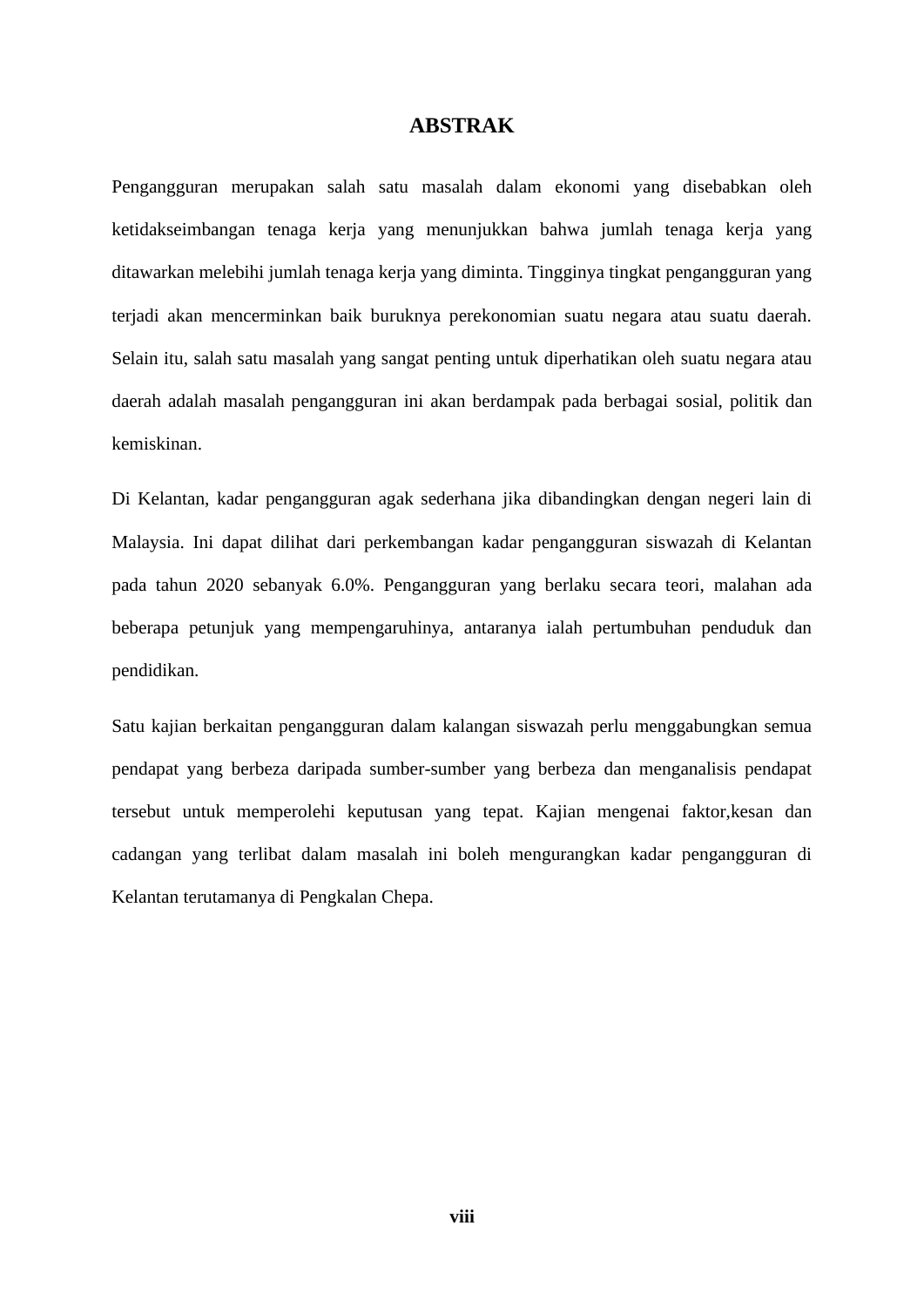# **CHAPTER 1 OVERVIEW OF STUDY**

### <span id="page-13-1"></span><span id="page-13-0"></span>**1.0 Introduction**

The study examines unemployment in Pengkalan Chepa, Kelantan, among university graduates. This chapter includes a background of study, a statement of problem, research goals, issues related to research, conceptual framework, significance of study, study limitation and definitions of terms. This chapter is significant as it offers an overview of what the study is all about.

#### <span id="page-13-2"></span>**1.1 Background of Study**

The unemployment rate among university graduates is increasing. A total of 216,048 (56%) university graduates are unemployed out of 385,800 unemployed in Malaysia (Hadarah Daily, 2015). The findings of a study by Manpower Staffing Services (M) Sdn. Bhd also reported that 3 out of 5 university graduates need to take more than 6 months to earn jobs and the other 40% take longer than that.

The dispose of graduates in the labour market is not a new issue. The country was once burdened with this problem in the 1980s by the world economic recession which also affected the Malaysian economy. The highest number of graduate unemployment ever recorded was in 1987 and 1988, which were 19,000 and 15,000 respectively (Rahmah, 2000). Meanwhile, data from the ministry of human resources has increased from 400 people in 1980 to 10,189 people in December 1988 (Jomo, 1990).

In Malaysia, the issue of unemployment among graduates is always highlighted in the media and electronics. Despite having degree qualifications, many graduates in Malaysia do not yet have jobs. There are many questions that arise in connection with this. Where is the mistake? Is it a mistake for graduates to choose jobs too much? Many courses offered at the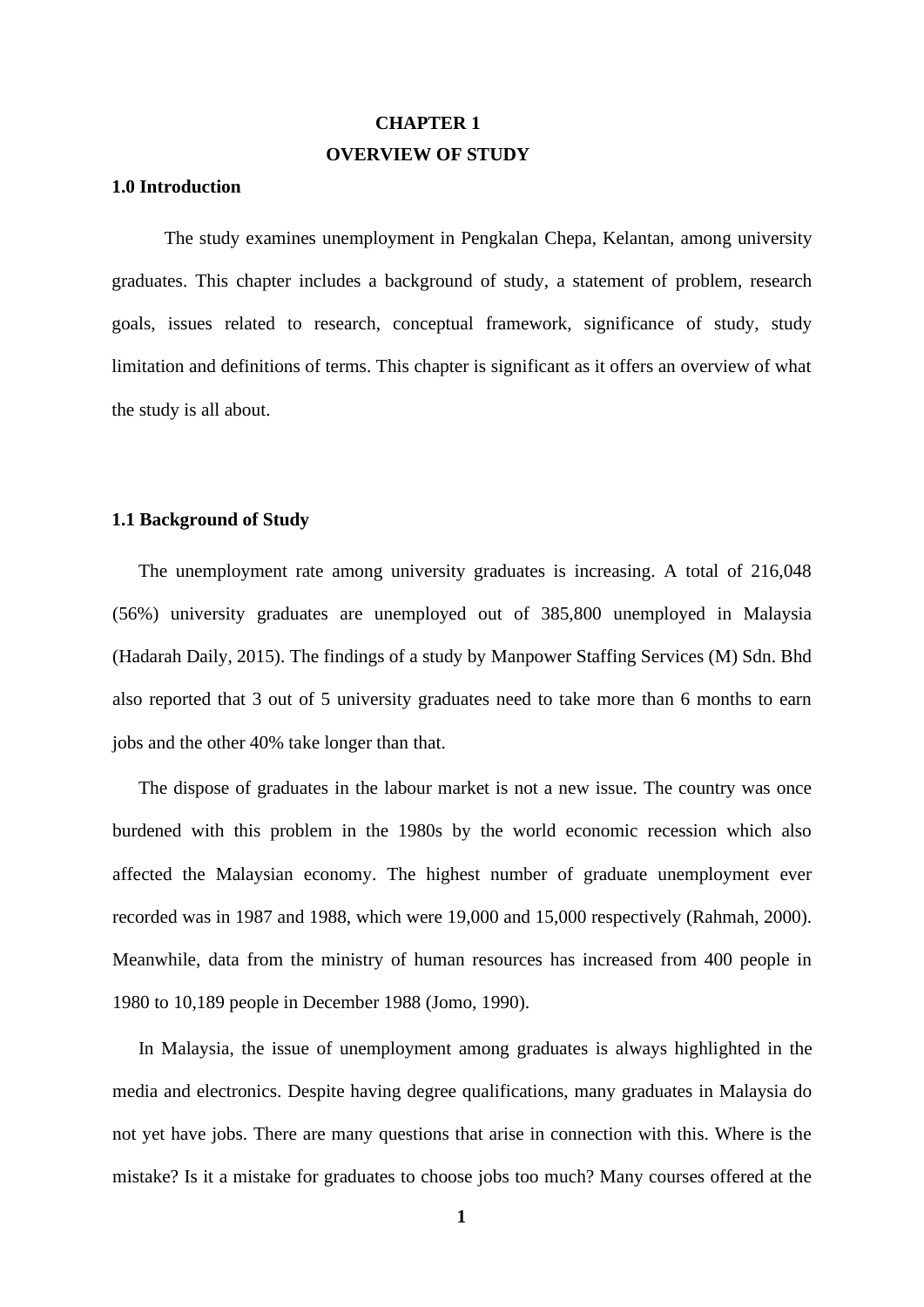University are irrelevant. Many questions can be raised. To make matters worse when more private universities are approved to offer various programs. The number of graduates from privates is increasing every year and many thinks that private universities and colleges in the last 10 years have implemented a factory industry that produces more manpower than the demand by the employment industry.

Those who quit their jobs and try to get a new job also share this problem. The unemployed who quit their jobs in the last three years are still failing until today in trying to get a permanent job despite having extensive knowledge and experience in work.

#### <span id="page-14-0"></span>**1.2 Problem Statement**

The research explores several questions that related to the factors of university graduates' unemployment issues in Pengkalan Chepa, Kelantan. More research about unemployment among university graduates was carried out and one of the studies was conducted by Zaliza Hanapi and Mohd Safarin Nordin, 2013 on Unemployment among Malaysian Graduates: qualities of graduates, competency of lectures and standard of education. From the study, the results showed that the most respondents agreed to graduates attributes, lecturer's competency and quality of education referred to in the study curriculum are factors leading to Malaysian graduates' unemployment issue. 21 public and 38 in the private universities in Malaysia about 51,000 graduates a year. According to a 2018 report conducted by the Ministry of Education Malaysia Graduate Tracer Research but one year after graduation around 60 percent stay unemployed.

According to Slamon J. (1999) in his book Economics (Fourth Edition), the unemployed are those who are not working even though they are in the age range of working people, but they are available to work at the current wage rate. Globally, the issue of unemployment follows a cycle of volatility like the world economy, and the two are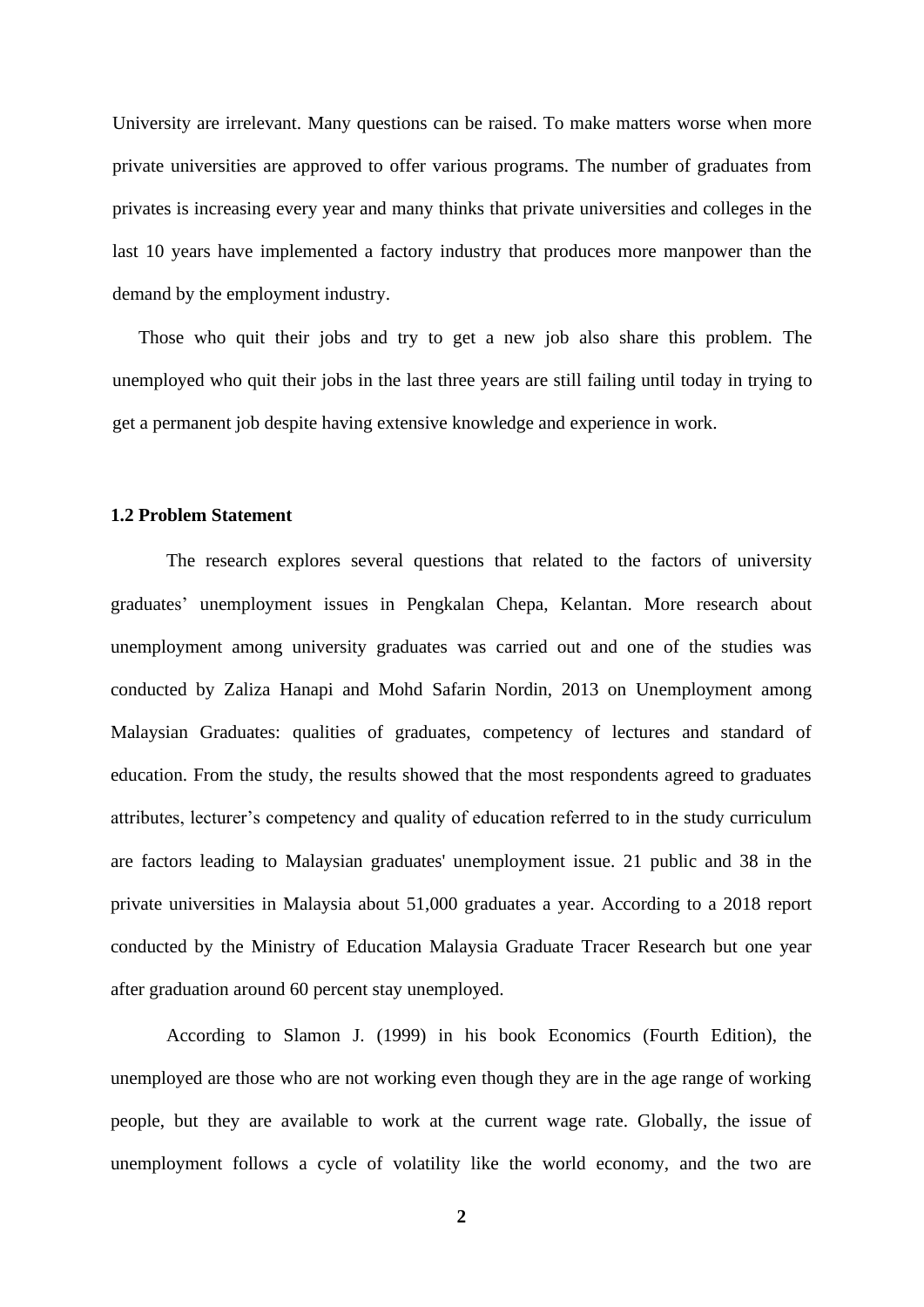interrelated with each other. The problem of unemployment or inability to get a job equal to their qualifications is a problem that is frequently faced by the youth of today in relation to the present. Some graduates do not have the experience, skills and abilities that are sufficiently necessary for organizational needs, whereas graduate students spend two to four years trying to pursue a diploma or bachelor's degree. In this research, researchers want to study in more depth and find out the reasons why many university graduates in Pengkalan Chepa unemployed.

In conclusion, the unemployment among university graduates in Pengkalan Chepa should be investigated specifically since unemployment is a big issue in development of nation. In this study, the researchers an attempt is made to explore the unemployment among university graduate in Pengkalan Chepa, Kelantan located in the northeast of Peninsular Malaysia

#### <span id="page-15-0"></span>**1.3 Research Objectives.**

The general and specific objectives underlying the current research are stated below.

#### *1.3.1 General Objective*

The research aims to explore unemployment among selected university graduates in Pengkalan Chepa, Kelantan.

#### *1.3.2 The specific objectives are:*

- 1. Identify the factors influencing unemployment among university graduates
- 2. To explore the effects of unemployment among university graduates
- 3. To explore the recommendations for reducing unemployment among university graduates.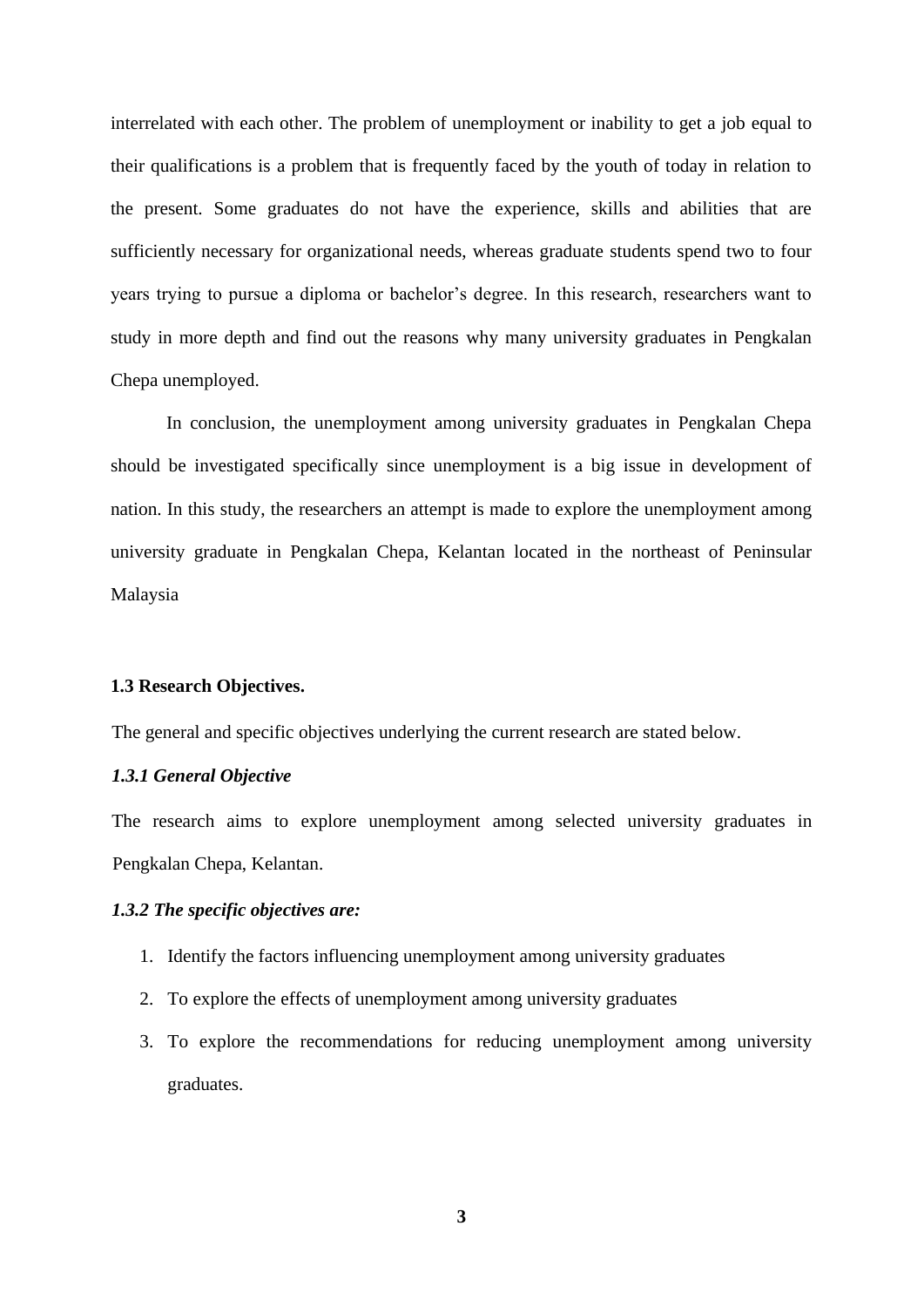### <span id="page-16-0"></span>**1.4 Research questions**

The research questions in this research are stated below.

RQ1: What are the factors influencing unemployment among university graduates in Pengkalan Chepa, Kelantan

RQ2: What are the effects of unemployment among university graduates in Pengkalan Chepa, Kelantan to government, community, and graduates?

RQ 3: What are the recommendations to reduce unemployment among university graduates in Pengkalan Chepa, Kelantan*?*

## <span id="page-16-1"></span>**1.5 Research Framework**

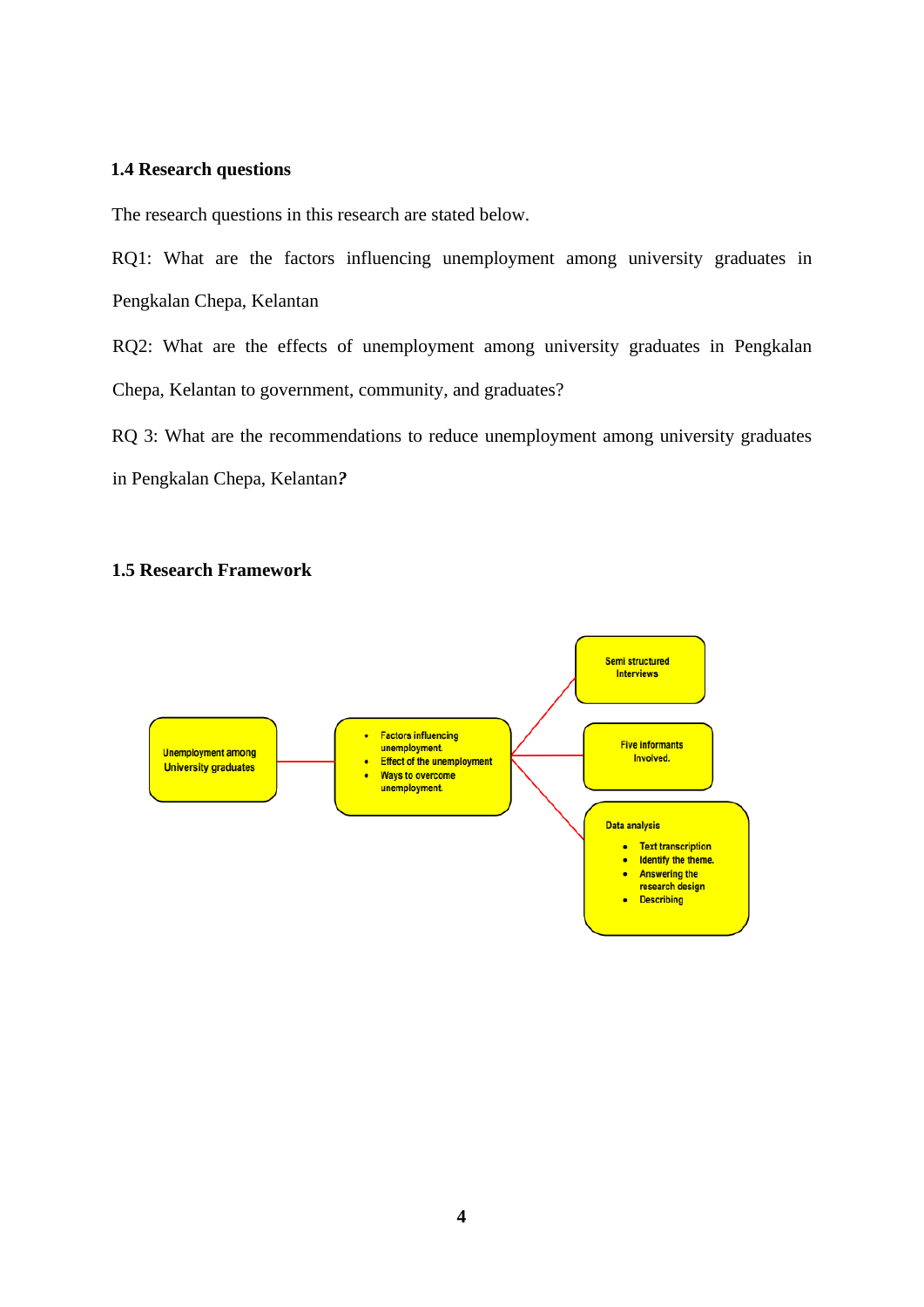### <span id="page-17-0"></span>**1.6 Definition of Terms**

In research, the definitions of terms have divided into two categories which are the conceptual definition and operational definition. Based on Church (2005), conceptual the definition is a definition outlining the basic principles underlying terms and operational is a metric for quantifying something of interest.

### **Unemployment**

Unemployment is a situation in which a person who belongs to the category does not have a job and is actively looking for a job.

### Unemployed

Unemployed are those who do not work even if they are in the age range of the person who works they are still available to work according to the current wage rate.

#### Graduates

A person who has successfully pursued a course of study or training, especially a person who has earned his or her first bachelor or academic degree at a university.

#### Employability

Employment skills involve ability to work together, use knowledge to solve issues and adjust to the work environment.

#### University education

Universities provide training to equip students for careers in a variety of economic and cultural disciplines. University graduates may find work in research and design institutions, general education schools, secondary and tertiary special education institutions, and so on.

**5**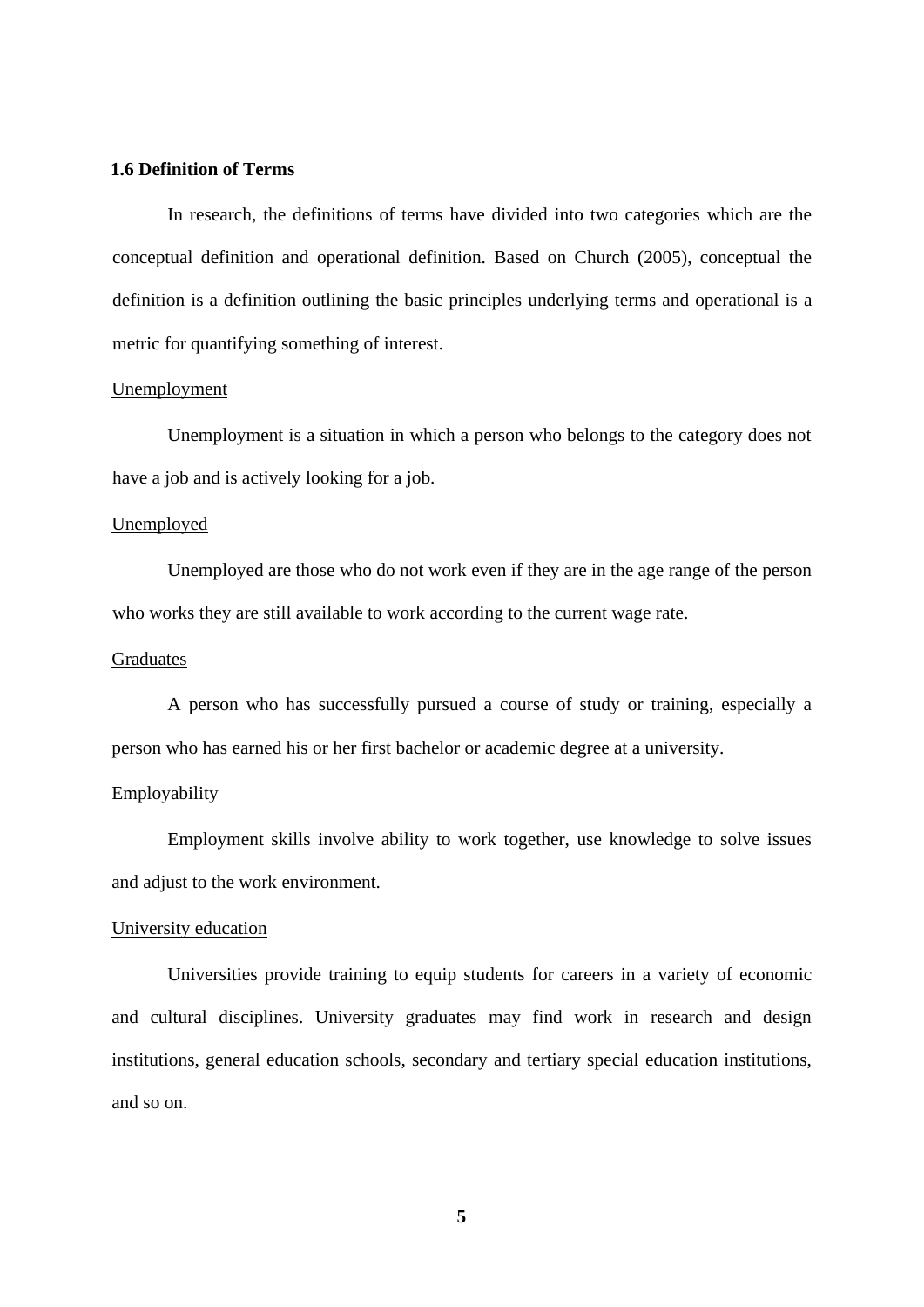#### <span id="page-18-0"></span>**1.7 Significance of Study**

This study is conducted to examine the factors leading to university graduates' unemployment of after graduation. Due to the unemployment problems nowadays especially in Pengkalan Chepa, Kelantan, university graduates face challenges in searching job even low-paying work. Therefore, this graduate's unemployment study can help us to understand more about factors related to study.

This study carried out allow graduates to better understand the factor of unemployment that happen nowadays. Then, they can know what criteria of recruitment selection in some company. Moreover, the respondents in this study are working people at Pengkalan Chepa, Kelantan. This is because the study is to find what factor, effect of the problems and some recommendations in unemployment among university graduates. Thus, the informants can share their opinion and the work experience that they have.

The informants can allow provide information on hiring new employees, recruitments, and others. Therefore, this study not only benefit in current or future graduate, but it also helps the reader to understand more about that objective. This study attempts help to unemployed graduates know what they have and what should they practise and improve in getting a job.

#### <span id="page-18-1"></span>**1.8 Limitation of Study**

There are several limitations will be encountered to accomplish this study. First, the informants were only free on weekends. This made it difficult to cover all possible questions of research in one day. Besides, the researcher has defined some limits to achieve the goal of the study in their analysis. The disadvantages of the research are those features of methodology that influenced or impaired the interpretation of the results from this study.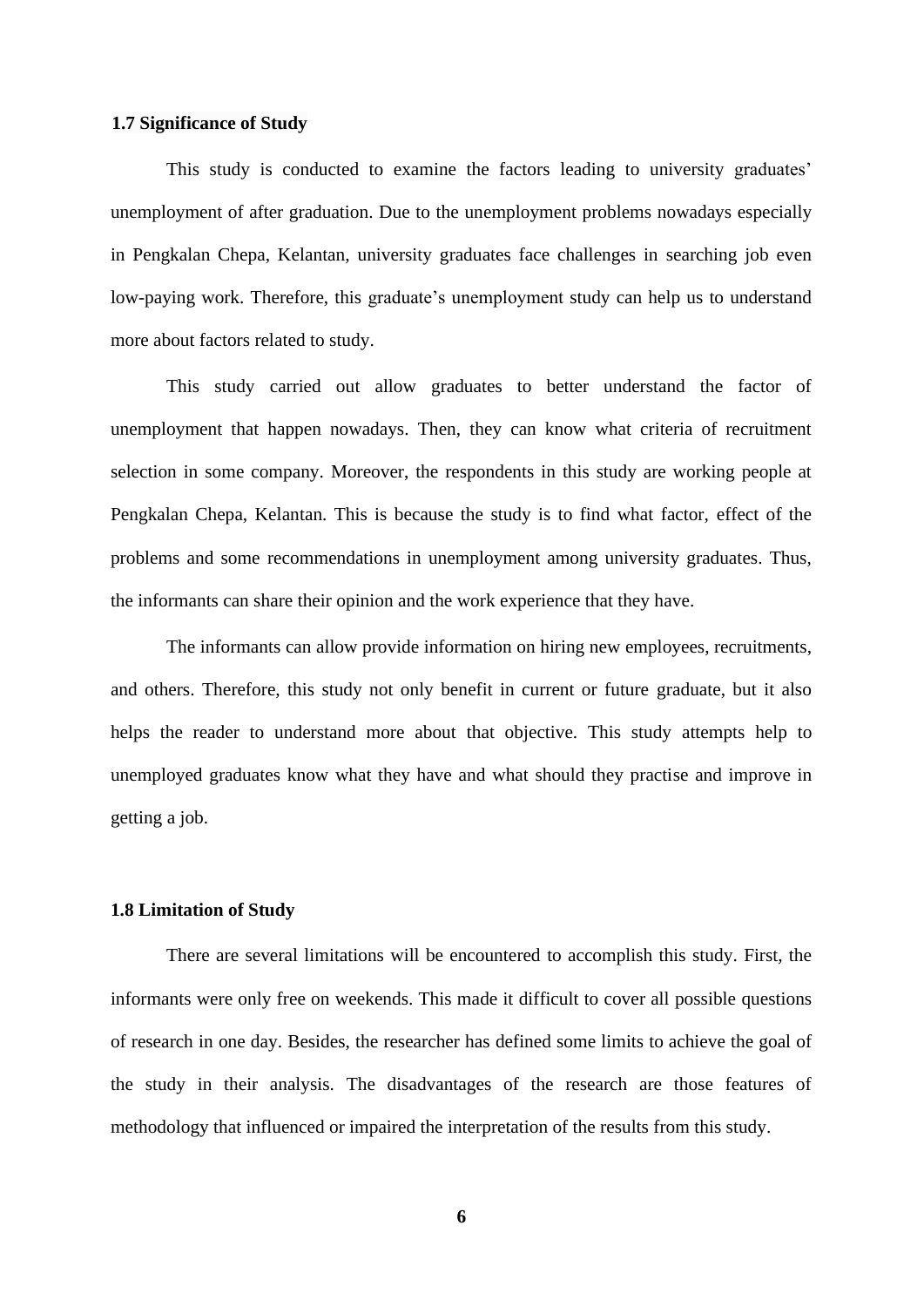Often unfavourable conditions arise during interview, which can limit certain activities by the researchers. These constraints or limits are referred to as study limits. Each work has certain limitations and is not. A lot of planning changes during this study because of the COVID-19 pandemic. Because of COVID-19, this study could not accomplish according to schedule that had previously planned. In this study, has really do need to revise in out plans to interview informants in normal situations. The researcher modifies in plans by doing a semi structed interview instead of an interview via videocall or anything media social to make this study go well.

#### <span id="page-19-0"></span>**1.9 Chapter Summary**

In conclusion, the fact unemployment graduates to get a job is important so that they get the same job with what the level of education and attributes they have. The background of study has been discussing by the researcher. In addition, the objectives of this research can help the respondent have a better understanding on what the researcher want to study in this research. This chapter is also to help the reader have an overall idea and readiness to move on to the next chapter (literature review) to better understand this study topic.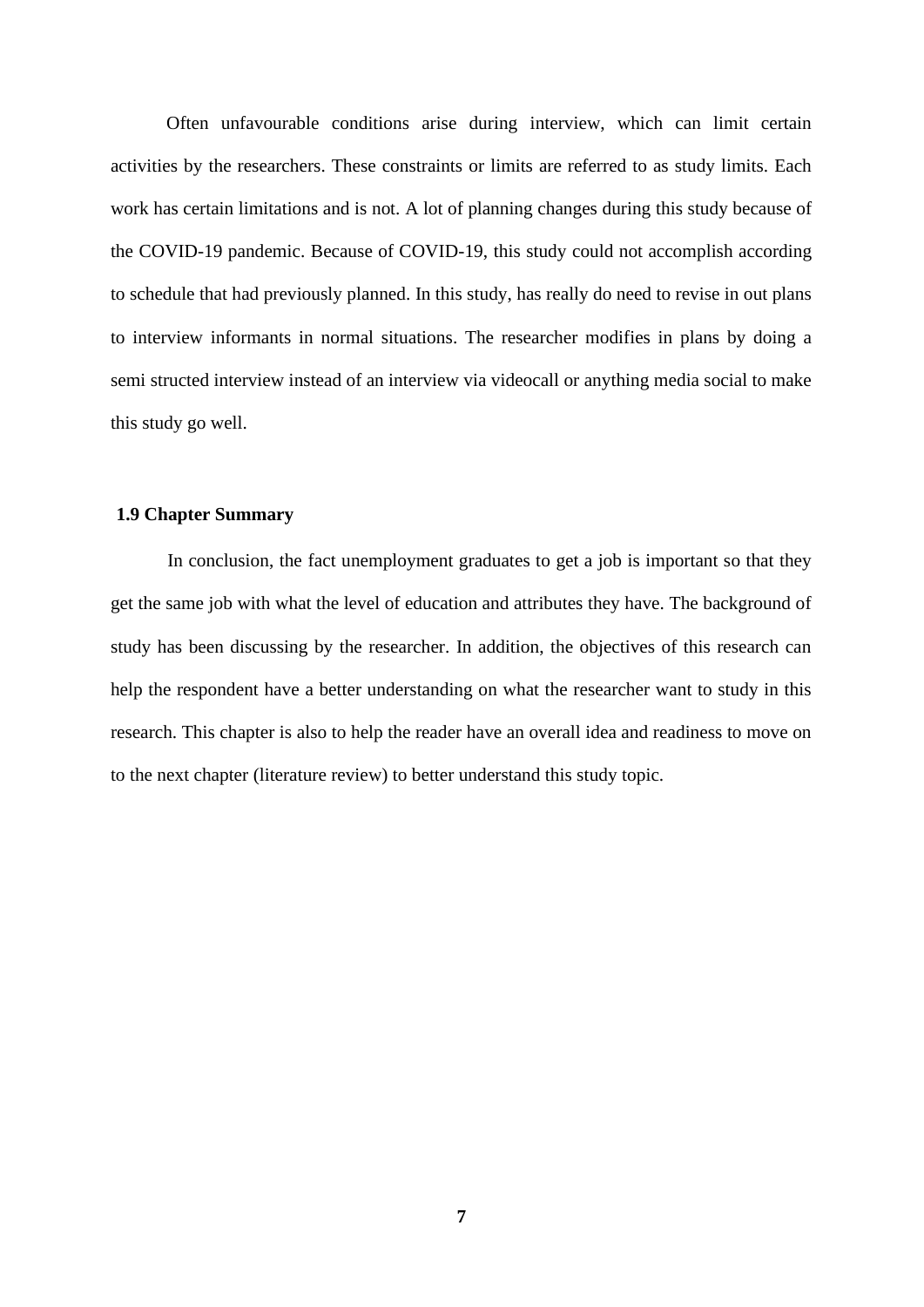## **CHAPTER 2 LITERATURE REVIEW**

### <span id="page-20-1"></span><span id="page-20-0"></span>**2.0 Introduction**

The study of the relevant available research and non-research literature on the topic under study is an objective, detailed summary, and crucial analysis (Hart, 1998). In essence, a literature review seeks to update the reader with recent literature on the subject under consideration by collecting information on the subject that will be studied from numerous sources such as articles, books, and other sources relevant to this research topic. The aim of this chapter is to examine the literature and investigations concerned with unemployment among graduates in the private sector. In this chapter, there will be a four-part discussion on the theoretical, empirical, and practical aspects of the study.

#### <span id="page-20-2"></span>**2.1 Theoretical Discussion**

Unemployment among graduates causes the unemployment rate in Malaysia to increase. This has affected the employability index of graduates to get jobs. In this study, the researcher has related to some theories related to unemployment among graduates. The first theory is the theory of Crow and Crow (1980). This theory is used by researchers to study the attitude of a graduate. Lester D. Crow and Alice Crow defines learning as a knowledge, attitude, and habit. Unemployment also occurs because graduates follow their interest in finding work. This statement is supported (Crow and Crow, 1980) where interest is what drives us to pay attention to people, things, and activities. For example, if a person is interested in the job despite having moderate abilities, they will be able to develop a strong interest and continue to strive to get it with consistent however if they are too following their interest in the world of work now, they will take a long and difficult time to get the job.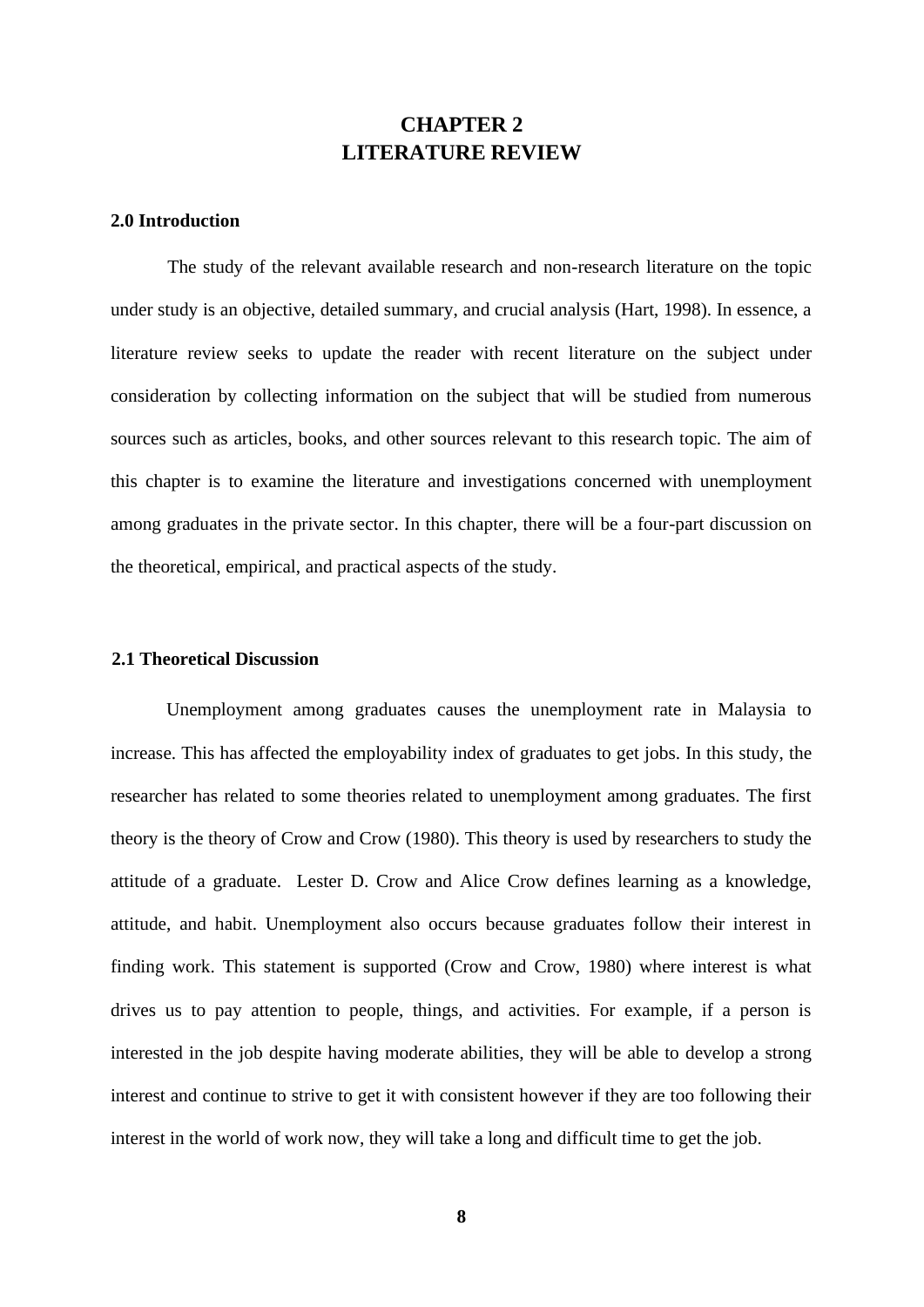Other than that, the researcher used Herzberg motivation theory. This theory is involved because when graduates still do not get a job even after many years of graduation. They need motivation not to give up looking for job opportunities. Employability is a complex idea for evaluating and determining (Harvey, 2001; Sewell & Dacres Pool, 2010; Pegg, Waldock, Hendy-Isaac & Lawton, 2012). Researchers have also used the employability framework in this study. The purpose of using this framework is to explain in more detail the characteristics of the required ability involving various factors so that the unemployment rate of graduates can be reduced. Based on the theory, Becker (1964) notes that human capital has a great level of experience and skills of that will provide productive improvement in the national economy.

Figure 1 shows the relation between the individual's factor and market factor that affects the employability of the individuals. Graduates' employability is not only Described as the outcome of a graduate program or professional studies relevant to a discipline, but rather the ability of graduates to promote broader skills such as communicative, problem-solving, interactive skills, initiative-showing, and efficiency. In addition, employability also involves the attitude element and personal qualities of loyalty, commitment, honesty, timeliness, and integrity. Employability thus involves elements of the constructive behaviour of people, the mindset of personal management and the ability of career management as efforts to acquire the desired career (Clarke, 2008).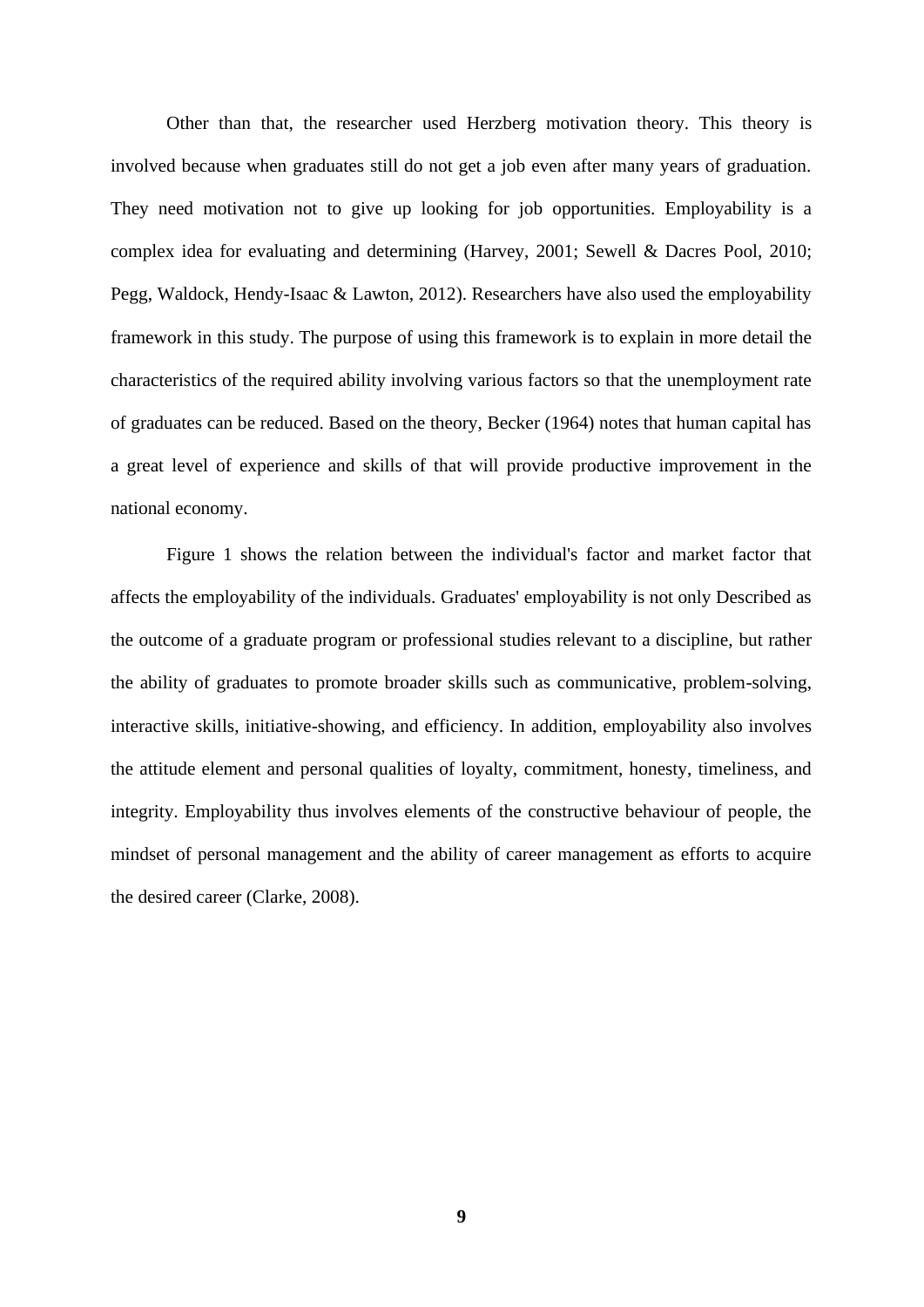

<span id="page-22-0"></span>Figure 1: The relationship of individual factors, the labour market and organizations that affect employability.

Saterfiel and Maclarty (1995) state that employability can be referred to the skills required by graduates to acquire and maintain employment (in Litisha and Surina, 2010) by learning new skills. They can be used in all roles by employers or businesses when learning new things (Koo et al., 2009). Whereas according to Hillage and Pollard (1998), the ability to work is to have the ability to get the first job, continue to survive until you get a better job.

Harvey (2001) describes graduate work ability as the ability of graduates to show the characteristics employers need for potential organizational needs. Job skills are a set of personal achievements, understanding and attitudes or qualities that allow a person to get the job he or she wants and choose a career successfully. In general, job skills are elements of abilities, and students' knowledge needs to be equipped to meet the different job needs in the labour market after they graduate. Employability of students is an important pillar of higher education so that they can earn a living in the workplace. Issues related to graduate unemployment nowadays are very difficult to find such research.